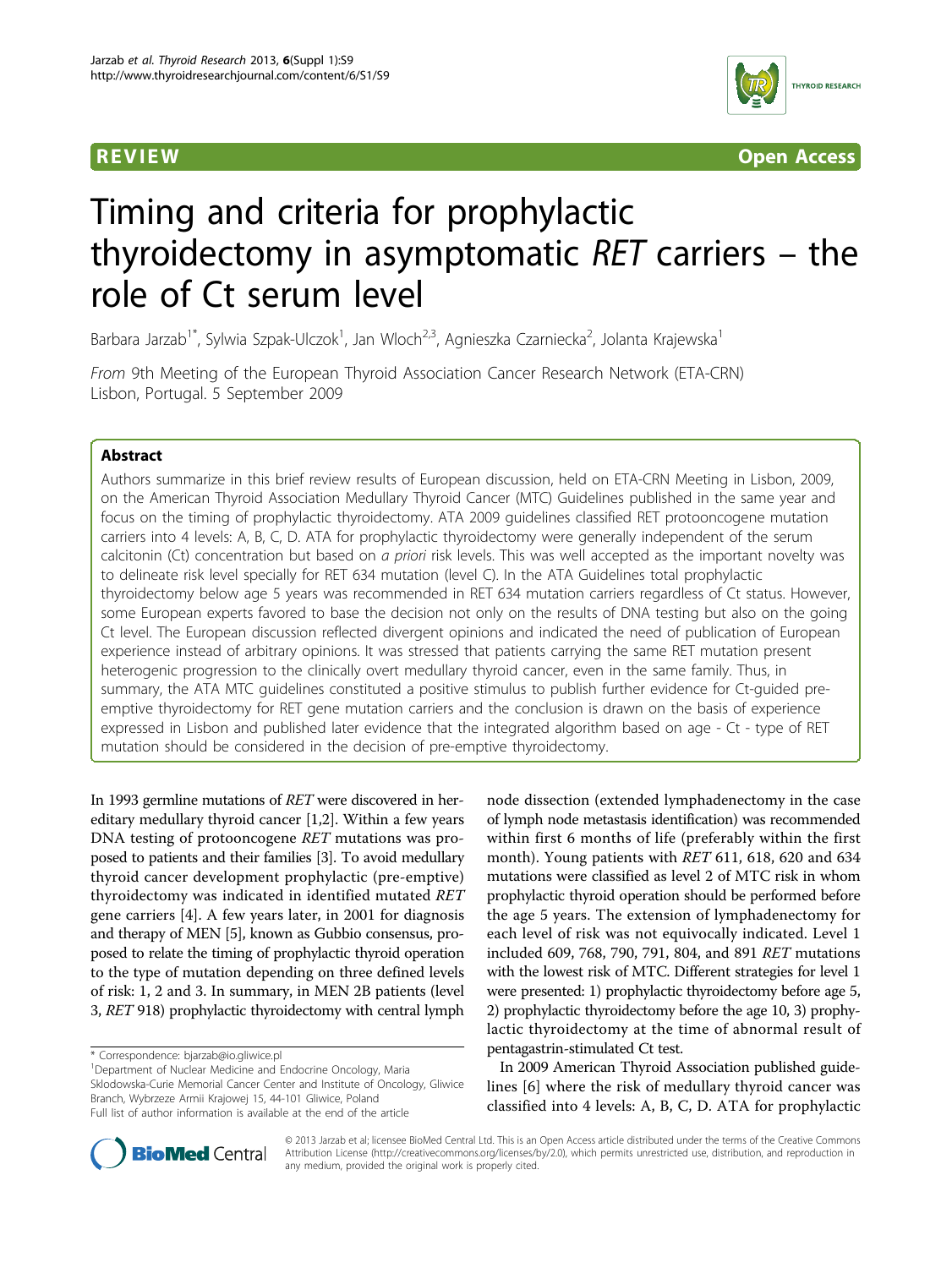thyroidectomy were generally independent of serum calcitonin (Ct) concentration but based on a priori risk levels. Level D includes MEN 2B cases where prophylactic thyroidectomy is recommended within the first year of life, as soon as possible. In children above one year of age prophylactic dissection of the central lymph node compartment is recommended. The ATA guidelines indicated that there was insufficient data to recommend central lymphadenectomy in MEN 2B children below 1 year and warned that the normal range of serum Ct concentration for small children was unknown.

The important novelty was to delineate risk level specially for RET 634 mutation (level C). Total thyroidectomy below 5 years was recommended in RET 634 mutation carriers regardless of Ct status. In level B (RET 611, 618, 620) thyroid surgery should be done before the age 5 years. In level B and A (rare RET mutations with low gene penetrance ex. RET 768, 790, 804, 891) thyroidectomy could be postponed beyond the age 5 years in families with less aggressive MTC history and in consideration of family preference, if basal ± stimulated serum Ct and thyroid ultrasound were normal. ATA recommended central and lateral lymphadenectomy in levels A-C in the case of clinically evident lymph node metastases (image or biopsy positive).

This subdivision to four risk levels was generally very well accepted, because all felt the need to differ RET 634 mutation from other exon 10/11 mutations [[7\]](#page-2-0). However, the indications to prophylactic thyroidectomy were evaluated as arbitrary. Already after publication of the ATA Guidelines, in 2012 Elisei and co-workers [[8](#page-2-0)] presented a study of 84 RET gene mutation carriers with MEN 2A and FMTC where thyroidectomy was proposed to RET mutation carriers with elevated serum Ct concentrations independently of the age and type of RET mutation status. Patients with basal and/or stimulated elevated Ct (both  $> 10$  pg/ml, equal to  $> 10$  ng/L) were referred to thyroid operation. Among the presented group there were 21 patients with elevated basal Ct at the moment of their RET mutation status identification. Thirty one RET gene carriers presented normal basal Ct levels with a positive pentagastrin test and thirty two patients were basal Ct negative during follow-up (for 2-16 years). The authors did not observe any correlation between the age of gene carriers' or with type of RET mutation and basal Ct level. Similarly, no correlation between serum Ct and the ATA risk level (A, B or C) was observed at the time of thyroidectomy. The authors decided on the basis of elevated Ct level and fifty one patients with elevated basal and/or stimulated Ct level underwent thyroidectomy. All patients with basal hypercalcitoninaemia were diagnosed with MTC. In the group with elevated stimulated Ct 25 of 31 patients were diagnosed with MTC but all in stadium pT1N0 (tumor diameter 0.38 cm  $\pm$  0,1) and the rest (6/31) were diagnosed with C cell hyperplasia. The authors also analyzed the risk of lymph node metastases in correlation to the basal Ct level. The proposed cut-off for basal Ct of less than 60 pg/ml (60 ng/L) unequivocally distinguished patients without lymph node involvement (sensitivity 100%, specificity 86,5%). It may be concluded, that authors preferred decisions based on serum Ct than proposed ATA risk levels.

Machens and Dralle in their editorial published in Thyroid in 2009 [[9](#page-2-0)] point out that patients carrying the same mutation even in the same family present heterogenic progression to clinically overt medullary thyroid cancer. Authors propose the integrated DNA and biochemical based concept of prophylactic thyroidectomy. The moment of C-cell transition to medullary thyroid cancer usually occurs when stimulated Ct level rises. When basal Ct starts to increase, the opportunity of medullary thyroid cancer significantly occurs. Authors present skeptic evaluation of ATA absolute thresholds for systemic lymph node dissection. The recommended cut-offs: primary tumor size of 5 mm and basal Ct of 40 pg/ml need further evaluation and confirmation in the independent studies.

Also, Rohmer et al. [[10](#page-2-0)] performed with the French Group of Endocrine Tumors a retrospective multicentre analysis of 170 young (under 21) patients from hereditary MTC families. Retrospective analysis included patients operated from 1977 to 2006. The RET status in many cases was assessed retrospectively. The age at thyroidectomy and its extension were dependent on the type of mutation (if available) and preoperative Ct serum level. In this group 92.4% and 38.3% of patients had elevated stimulated and basal Ct, respectively. All 170 patients underwent total thyroidectomy, among them 106 with central and 33 with additionally lateral lymph node dissection. Regardless of the ATA risk level all patients operated with basal Ct below 30 pg/ml (30 ng/L) were cured. The authors suggested that time of prophylactic thyroidectomy should always be dependent on preoperative Ct serum concentration rather than risk class with exception of MEN 2B where operation should be performed as soon as possible. Similarly a Ct serum concentration above 10 pg/ml was proposed cut-off for lymph node dissection. Rohmer and co-workers did not find any improvement when analyzing stimulated Ct compared to its basal concentration.

Similar position is presented in a retrospective study by Wloch, 2007 [\[11\]](#page-2-0) where 119 RET carriers underwent thyroidectomy up to 2007. The decision about the age and extent of prophylactic thyroidectomy in RET gene carriers was individualized depending on Ct level. The increase of Ct level was a major factor determining the indication to earlier surgery. In case of familial history suggesting a mild phenotype of disease (especially patients with mutation in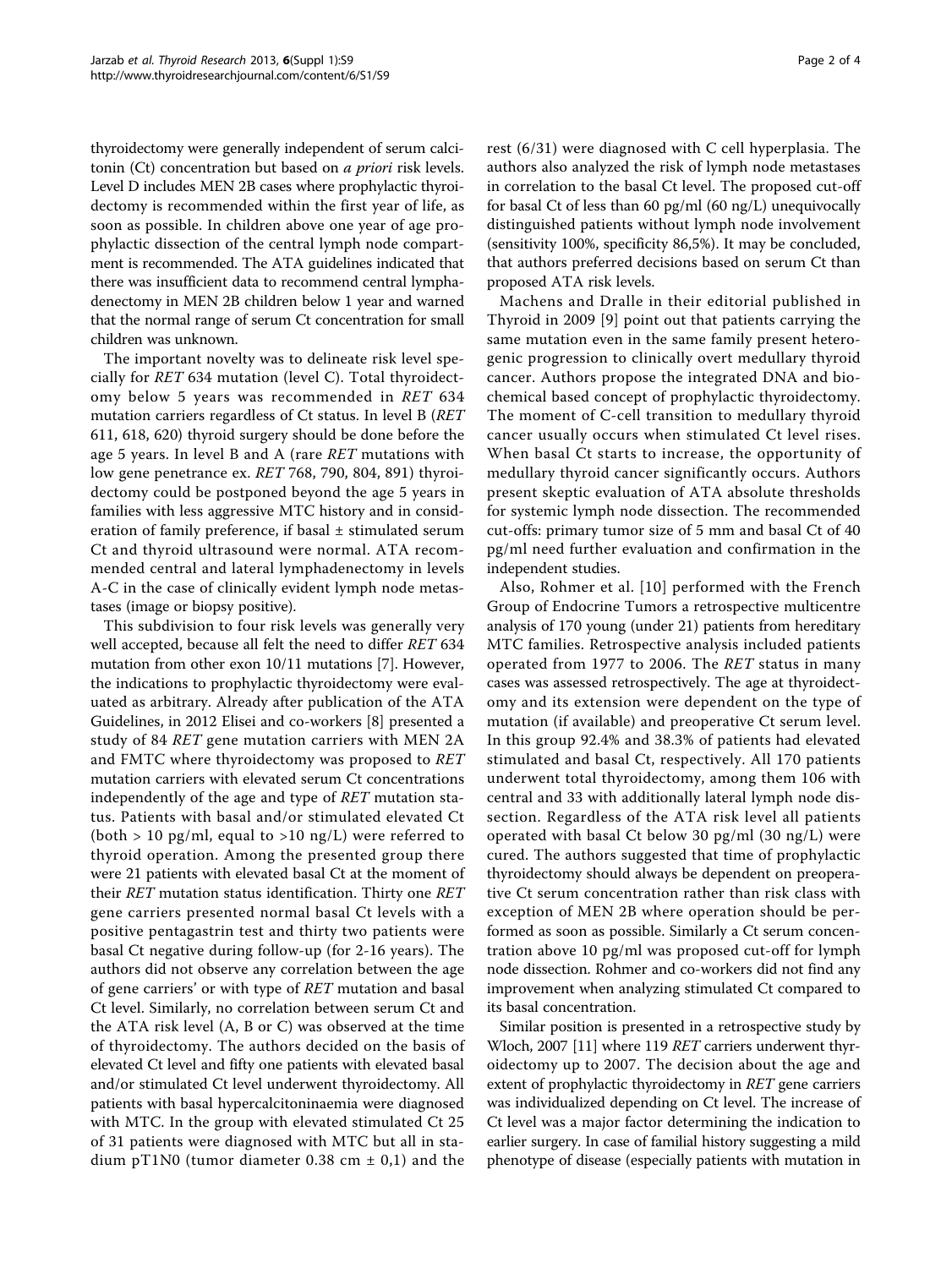<span id="page-2-0"></span>codon 791) author postponed the decision about surgery up to age of 5-10 years, and in some families even to the age of 10-18 assumed that stimulated Ct was rigorously monitored.

In fact, in many studies Ct proved to be a good cancer marker. Its concentration was strictly correlated with tumor mass [12]. When basal and stimulated Ct levels were within normal range histopathological examination usually revealed at most C-cell hyperplasia. In the patients showing positive stimulation test C-cell hyperplasia or medullary microcarcinoma was diagnosed. Increasing Ct level (both basal and stimulated) was correlated with more advanced medullary cancer. Also, the risk of central nodes metastases, lateral nodes involvement and distant metastases was correlated with high Ct level [10]. This problem has been discussed within the ETA-CRN Meeting in Lisbon 2009 [13]. Based on a valuable paper published by Machens et al. in NEJM in 2003 [14] it is important that all European experts were like-minded to support ATA risk classes and considered it to be beneficial to RET mutation carriers, but the decision about the timing of prophylactic thyroidectomy needed to be reinforced by the Ct serum level. Irrespective of the availability of pentagastrin the Ct stimulation test in this setting continues to play an important role [13]. In summary, considering recently published evidence [8,10] for the timing of pre-emptive thyroidectomy it may be concluded, that the ATA MTC guidelines constituted a positive stimulus to publish further evidence for Ct-guided preemptive thyroidectomy for RET gene mutation carriers and the conclusion is drawn on the basis of experience expressed in Lisbon and published later evidence that the integrated algorithm based on age - calcitonin - type of RET mutation should be considered at the decision of pre-emptive thyroidectomy.

#### List of abbreviations used

Ct: Calcitonin; MTC: medullary thyroid carcinoma.

#### Competing interests

Authors declare no conflicts of interests.

### Declarations

This article has been published as part of Thyroid Research Volume 6 Supplement 1, 2013: European comments on Medullary Thyroid Cancer Management Guidelines of the American Thyroid Association. The full contents of the supplement are available online at [http://www.](http://www.thyroidresearchjournal.com/supplements/6/S1) [thyroidresearchjournal.com/supplements/6/S1.](http://www.thyroidresearchjournal.com/supplements/6/S1) Publication of this supplement has been supported by the European Thyroid Association-Cancer Research Network.

#### Author details

<sup>1</sup>Department of Nuclear Medicine and Endocrine Oncology, Maria Sklodowska-Curie Memorial Cancer Center and Institute of Oncology, Gliwice Branch, Wybrzeze Armii Krajowej 15, 44-101 Gliwice, Poland. <sup>2</sup>Clinic of Oncological and Reconstructive Surgery, Maria Sklodowska-Curie Memorial Cancer Center and Institute of Oncology, Gliwice Branch, Wybrzeze Armii

Krajowej 15, 44-101 Gliwice, Poland. <sup>3</sup>present address: Department of Oncological Surgery, University Hospital No.5 of the Medical University of Silesia, Ceglana 35, 40-952 Katowice, Poland.

#### Published: 14 March 2013

#### References

- 1. Donis-Keller H, Dou S, Chi D, Carlson KM, Toshima K, Lairmore TC, Howe JR, Moley JF, Goodfellow P, Wells SA Jr: [Mutations in the RET proto-oncogene](http://www.ncbi.nlm.nih.gov/pubmed/8103403?dopt=Abstract) [are associated with MEN 2A and FMTC.](http://www.ncbi.nlm.nih.gov/pubmed/8103403?dopt=Abstract) Hum Mol Genet 1993, 2(7):851-6.
- 2. Mulligan LM, Kwok JB, Healey CS, Elsdon MJ, Eng C, gardner E, Love DR, Mole SE, Moore JK, Papi L, Ponder MA, Telenius H, Tunnacliffe A, Ponder BAJ: Germ-line mutations of the RET [proto-oncogene in multiple](http://www.ncbi.nlm.nih.gov/pubmed/8099202?dopt=Abstract) [endocrine neoplasia type 2A.](http://www.ncbi.nlm.nih.gov/pubmed/8099202?dopt=Abstract) Nature 1993, 363(6428):458-60.
- 3. Wiench M, Wygoda Z, Gubala E, Wloch J, Lisowska K, Krassowski J, Scieglinska D, Fiszer-Kierzkowska A, Lange D, Kula D, Zeman M, Roskosz J, Kukulska A, Krawczyk Z, Jarzab B: [Estimation of risk of inherited medullary](http://www.ncbi.nlm.nih.gov/pubmed/11230481?dopt=Abstract) [thyroid carcinoma in apparent sporadic patients.](http://www.ncbi.nlm.nih.gov/pubmed/11230481?dopt=Abstract) J Clin Oncol 2001, 19(5):1374-80.
- 4. Machens A, Dralle H: [Multiple endocrine neoplasia type 2: achievements](http://www.ncbi.nlm.nih.gov/pubmed/22584715?dopt=Abstract) [and current challenges.](http://www.ncbi.nlm.nih.gov/pubmed/22584715?dopt=Abstract) Clinics 2012, 67(S1):113-118.
- 5. Brandi ML, Gagel RF, Angeli A, Bilezikian JP, Beck-Peccoz P, Bordi C, Conte-Devolx B, Falchetti A, Gheri RG, Libroia A, Lips CJ, Lombardi G, Mannelli M, Pacini F, Ponder BA, Raue F, Skogseid B, Tamburrano G, Thakker RV, Thompson NW, Tomassetti P, Tonelli F, Wells SA Jr, Marx SJ: [Guidelines for](http://www.ncbi.nlm.nih.gov/pubmed/11739416?dopt=Abstract) [diagnosis and therapy of MEN type 1 and type 2.](http://www.ncbi.nlm.nih.gov/pubmed/11739416?dopt=Abstract) J Clin Endocrinol Metab 2001, 86(12):5658-71.
- 6. American Thyroid Association Guidelines Task Force, Kloos RT, Eng C, Evans B, Francis GL, Gagel RF, Gharib H, Moley JF, Pacini F, Ringel MD, Schlumberger M, Wells SA Jr: [Medullary thyroid cancer: management](http://www.ncbi.nlm.nih.gov/pubmed/19469690?dopt=Abstract) [guidelines of the American Thyroid Association.](http://www.ncbi.nlm.nih.gov/pubmed/19469690?dopt=Abstract) Thyroid 2009, 19(6):565-612.
- 7. Eng C, Clayton D, Schuffenecker I, Lenoir G, Cote G, Gagel RF, van Amstel HK, Lips CJ, Nishisho I, Takai SI, Marsh DJ, Robinson BG, Frank-Raue K, Raue F, Xue F, Noll WW, Romei C, Pacini F, Fink M, Niederle B, Zedenius J, Nordenskjöld M, Komminoth P, Hendy GN, Mulligan LM: [The](http://www.ncbi.nlm.nih.gov/pubmed/8918855?dopt=Abstract) [relationship between specific RET proto-oncogene mutations and](http://www.ncbi.nlm.nih.gov/pubmed/8918855?dopt=Abstract) [disease phenotype in multiple endocrine neoplasia type 2. International](http://www.ncbi.nlm.nih.gov/pubmed/8918855?dopt=Abstract) [RET mutation consortium analysis.](http://www.ncbi.nlm.nih.gov/pubmed/8918855?dopt=Abstract) JAMA 1996, 276(19):1575-9.
- 8. Elisei R, Romei C, Renzini G, Bottici V, Cosci B, Molinaro E, Agate L, Cappagli V, Miccoli P, Berti P, Faviana P, Ugolini C, Basolo F, Vitti P, Pinchera A: [The timing of total thyroidectomy in](http://www.ncbi.nlm.nih.gov/pubmed/22162466?dopt=Abstract) RET gene mutation [carriers could be personalized and safely planned on the basis of serum](http://www.ncbi.nlm.nih.gov/pubmed/22162466?dopt=Abstract) [Ct: 18 years experience at one single center.](http://www.ncbi.nlm.nih.gov/pubmed/22162466?dopt=Abstract) J Clin Endocrinol Metab 2012, 97(2):426-35.
- 9. Machens A, Dralle H: [Prophylactic thyroidectomy in](http://www.ncbi.nlm.nih.gov/pubmed/19499987?dopt=Abstract) RET carriers at risk for [hereditary medullary thyroid cancer.](http://www.ncbi.nlm.nih.gov/pubmed/19499987?dopt=Abstract) Thyroid 2009, 19(6):551-4.
- 10. Rohmer V, Vidal-Trecan G, Bourdelot A, Niccoli P, Murat A, Wemeau JL, Borson-Chazot F, Schvartz C, Tabarin A, Chabre O, Chabrier G, Caron P, Rodien P, Schlumberger M, Baudin E, Groupe Français des Tumeurs Endocrines: [Prognostic factors of disease-free survival after](http://www.ncbi.nlm.nih.gov/pubmed/21190982?dopt=Abstract) [thyroidectomy in 170 young patients with a](http://www.ncbi.nlm.nih.gov/pubmed/21190982?dopt=Abstract) RET germline mutation: a [multicenter study of the Groupe Francais d](http://www.ncbi.nlm.nih.gov/pubmed/21190982?dopt=Abstract)'Etude des Tumeurs [Endocrines.](http://www.ncbi.nlm.nih.gov/pubmed/21190982?dopt=Abstract) J Clin Endocrinol Metab 2011, 96(3):E509-18.
- 11. Wloch J: [Surgical treatment of hereditary medullary thyroid cancer and](http://www.ncbi.nlm.nih.gov/pubmed/2277780?dopt=Abstract) [its modification, based on DNA diagnostics of germline](http://www.ncbi.nlm.nih.gov/pubmed/2277780?dopt=Abstract) RET mutations [and investigation of tumor molecular profile \[in Polish\].](http://www.ncbi.nlm.nih.gov/pubmed/2277780?dopt=Abstract) Nowotwory - Pol J Oncology 2007, 57(suppl 5):1-51.
- 12. Giraudet A, Ghulzan A, Auperin A, Leboulleux S, Chehboun A, Troalen F, Dromain C, Lumbroso J, Baudin E, Schlumberger M: [Progression of](http://www.ncbi.nlm.nih.gov/pubmed/18230832?dopt=Abstract) [medullary thyroid carcinoma: assessment with calcitonin and](http://www.ncbi.nlm.nih.gov/pubmed/18230832?dopt=Abstract) [carcinoembryonic antigen doubling times.](http://www.ncbi.nlm.nih.gov/pubmed/18230832?dopt=Abstract) Eur J Endocrinol 2008, 158:239-246.
- 13. Jarzab B, Król A, Hasse-Lazar K, Jurecka-Lubieniecka B: Presentation of points of general discussion and voting among the speakers of the European Thyroid Association-Cancer Research Network (ETA-CRN) Meeting in Lisbon, 2009, entitled "European Comments to ATA Medullary Thyroid Cancer Guidelines". Thyroid Research 2013, 6(Suppl 1): S11.
- 14. Machens A, Niccoli-Sire P, Hoegel J, Frank-Raue K, van Vroonhoven TJ, Roeher HD, Wahl RA, Lamesch P, Raue F, Conte-Devolx B, Dralle H,